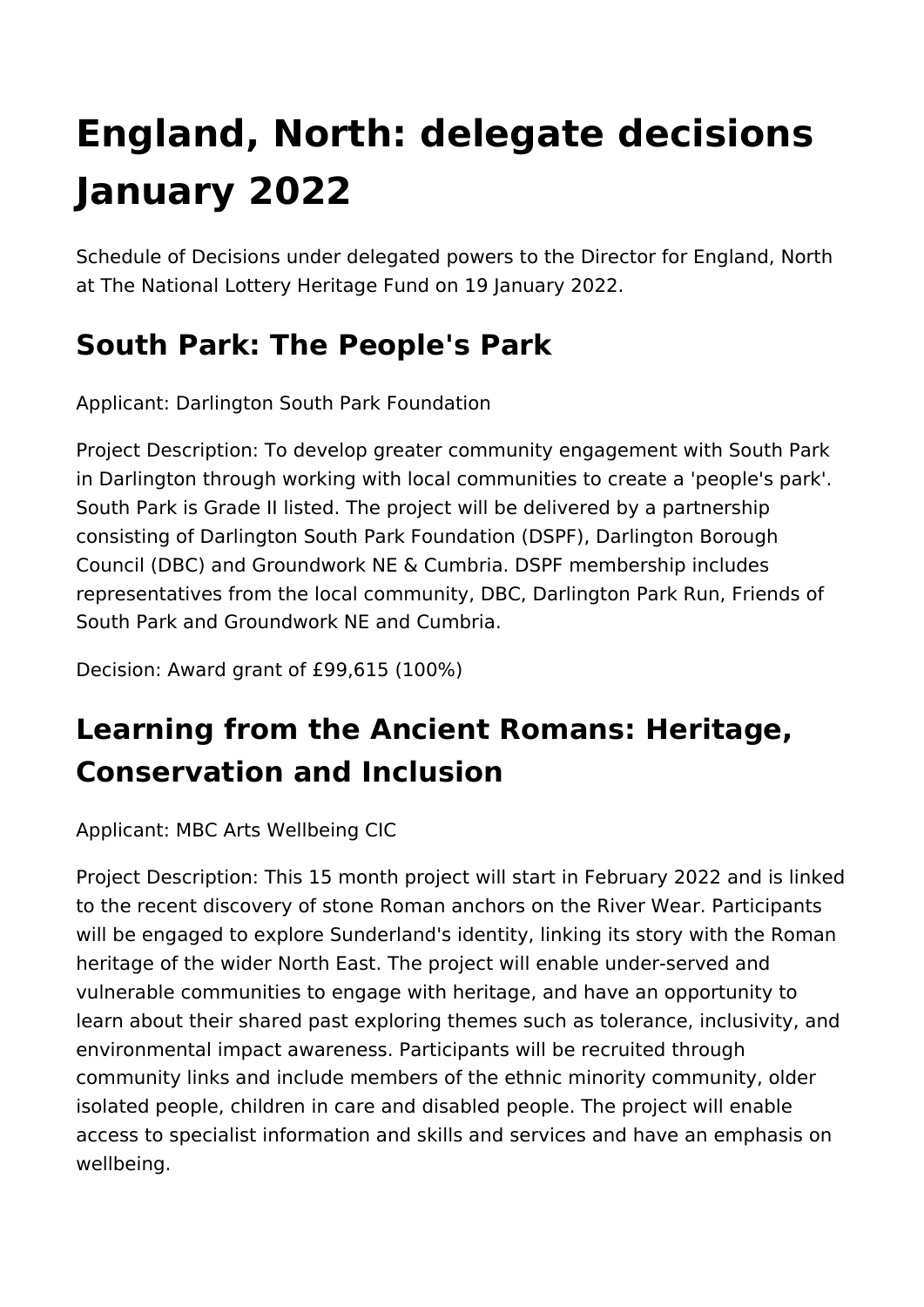# **Heritage in deprived neighbourhoods of Hull**

Applicant: Absolutely Cultured Limited

Project Description: Absolutely Cultured Limited (ACL) is seeking funding to explore the heritage of two deprived areas of Hull: Peel Street in Spring Bank and a series of streets in Gipsyville, known as The Shires. The project will use community arts as a 'vehicle' to explore the heritage. The project aims to last 15 months (April 2022 to July 2023).

Decision: Award grant of £60,000 (51%)

# **Stand Out**

Applicant: Blaze Arts

Project Description: Blaze Arts (BA) are seeking funding to deliver a 14 month creative heritage project, starting in February 2022. The project will enable young people (14–24 year olds) to take the lead on exploring and celebrating Lancashire's LGBTQ+ heritage and producing events and an exhibition that share this heritage to a wider audience. Through this project, young people will engage with and reinterpret Burnley and Pendle's LGBTQ+ history in creative ways. They will also promote diversity and inclusion within their communities and learn a range of transferable skills

Decision: Award grant of £36,534 (100%)

#### **Hadrian's Wall 1900 Festival**

#### Applicant: The English Heritage Trust

Project Description: This year long project aims to deliver activity throughout 2022 that will encourage local audiences and communities to engage with the heritage of Hadrian's Wall in new ways. It will connect people to lesser known areas of the wall and World Heritage Site, and stimulate the local economy in the wake of the impact of the coronavirus (COVID-19) pandemic.

Decision: Award grant of £239,849 (65%)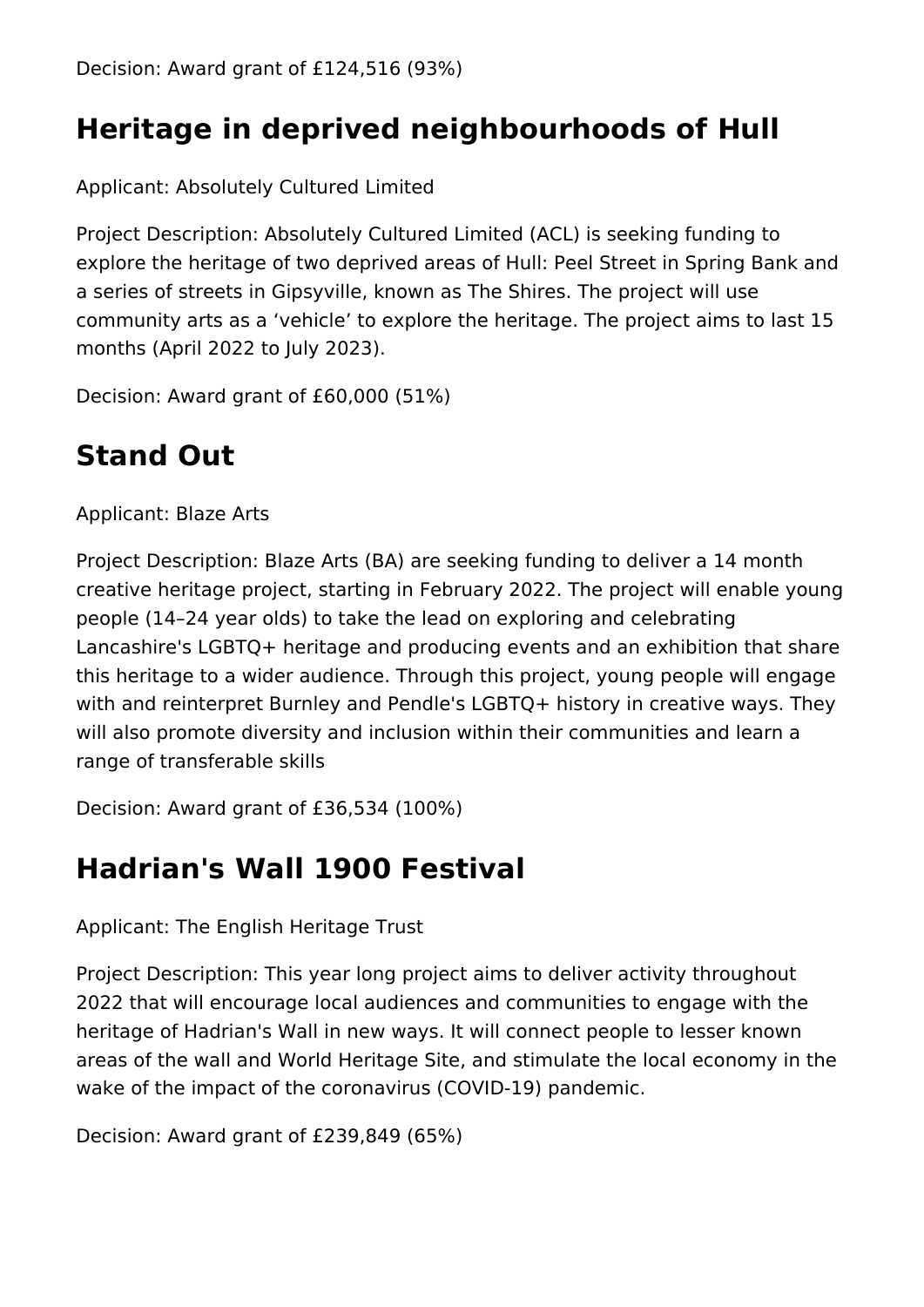#### **No Passengers**

Applicant: Regeneration NE Community Interest Company

Project Description: This two month project will produce an exhibition of images and objects from the Invalid Carriage Register Archives at the Horizon Arts Space in Seaham, East Durham. Regeneration NE will recruit and train volunteers to host the exhibition and will commission a series of talks on disability issues to promote better understanding and engagement.

Decision: Award grant of £4,465 (100%)

# **The Out of Many Festival**

Applicant: Jamaica Society Leeds

Project description: This 13 month project includes a festival to collect, preserve and showcase Jamaican and West Indian Heritage in Leeds. This is in the 60th anniversary year of Jamaican independence and 45th anniversary year of Jamaica Society Leeds.

Decision: Award grant of £250,000 (83%)

# **Moss Side Boxing Club – From Then to Now**

Applicant: Hercules Productions Enterprise CIC

Project Description: This 14 month project, starting in March 2022, will involve 30 young people in investigating the heritage of Moss side Fire Station Boxing Club. The project will carry out research, collect oral histories and deliver a music and drama production, exhibition and film documentary.

Decision: Award grant of £57,050 (100%)

# **Skirlaugh Heritage Project**

Applicant: The JCC of St Augustine's Church, Skirlaugh

Project Description: This 30 month scheme proposes to address deterioration within the fabric of the Grade I Listed St Augustine's Church, Skirlaugh. A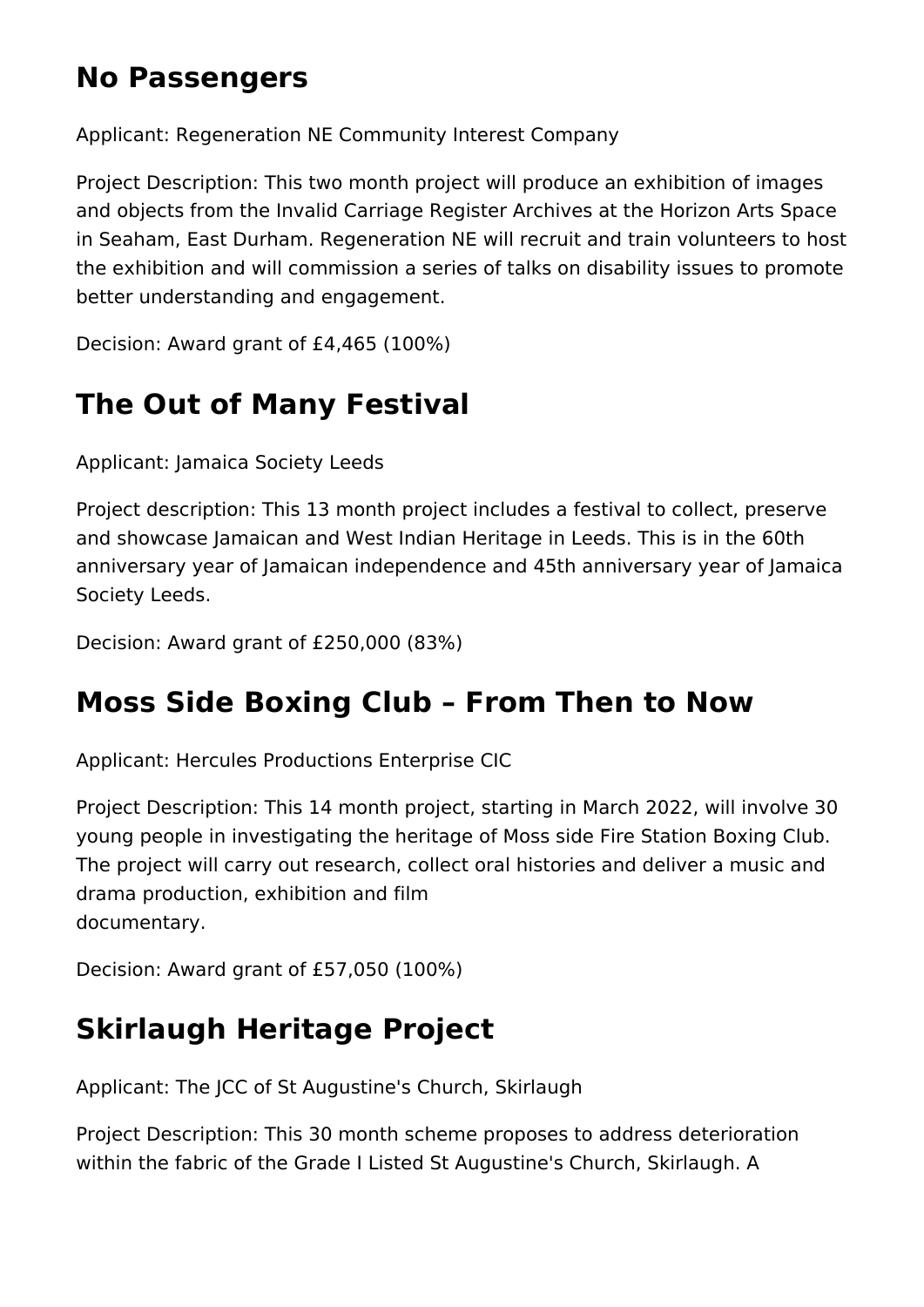programme of activities and new digital learning resource will aim to better secure the sustainability of the church through engaging new audiences.

Decision: Award grant of £180,346 (65%)

# **Sangam Festival 2022**

Applicant: Communities Together

Project Description: Communities Together (CT) seeks funding for the Sangam Festival 2022, a celebration of South Asian heritage which will take place in venues and outdoor sites across Kirklees. This is ahead of and during South Asian Heritage Month (18 July to 17 August 2022) and the commemoration of the 75th Anniversary of Partition.

Decision: Award grant of £80,000 (100%)

## **HOME?**

Applicant: People's Voice Media

Project Description: This application will run for two years from April 2022 until March 2024. The project is an oral history project that will collect stories from people who have migrated to Northern England in the last ten years.

Decision: Award grant of £145,122 (100%)

# **TAMESIDE AFRICAN GALLERY PILOT PROJECT**

Applicant: West African Development

Project Description: This 12 month project (March 2022 to February 2023) will deliver community engagement activities, culminating in piloting an African Heritage Centre and Gallery at West African Development (WAD), Ashton-under-Lyne.

Decision: Reject

#### **Thornaby Memories**

Applicant: UCRE8 Community Arts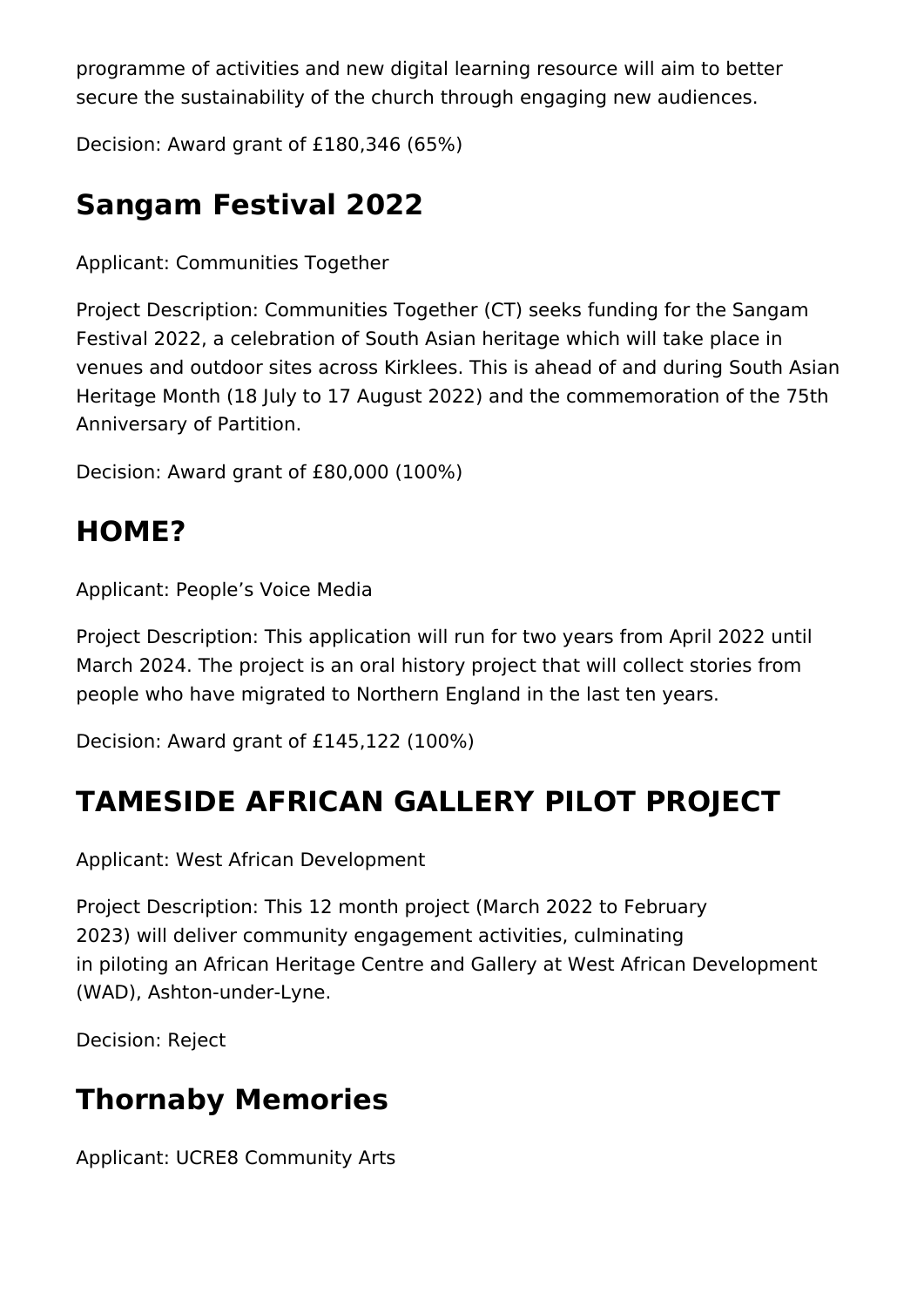Project Description: This 12 month project, starting in January 2022, will focus on researching the leisure and pastime activities of the young people of Thornaby in the Tees Valley in the late 1960s. Young people will gather stories of the time and will photograph and document changes to the physical environment and townscape.

Decision: Award grant of £8,100 (100%)

# **OUR PLACE OUR HISTORY 2**

Applicant: TOMORROWS LEADERS NORTH EAST CIC

Project Description: Tomorrow's Leaders North East CIC (TLNE) aims to build on their previous work to collect and share the heritage of diverse ethnic communities in the North East of England via online and in-person workshops.

Decision: Award grant of £10,000 (100%)

# **Light Up Our Lives**

Applicant: verd de gris arts

Project Description: This nine month project will narrate and celebrate the experiences, customs and traditions of Black / Black African people in Calderdale, West Yorkshire. It will adopt an arts-based approach, using intergenerational activities to enable members of the community to explore and share their cultural heritage.

Decision: Award grant of £9,815 (100%)

# **Printmaking Facilities for Eastgate Studio Members and the Local Community**

Applicant: Eastgate Studio (Great Leeson T/A)

Project Description: Delivered at Eastgate Studio in Beverley, East Yorkshire, the project focuses on renovation of some studio space and purchase of printing equipment, enabling the applicant to offer a complete screen printing process.

Decision: Reject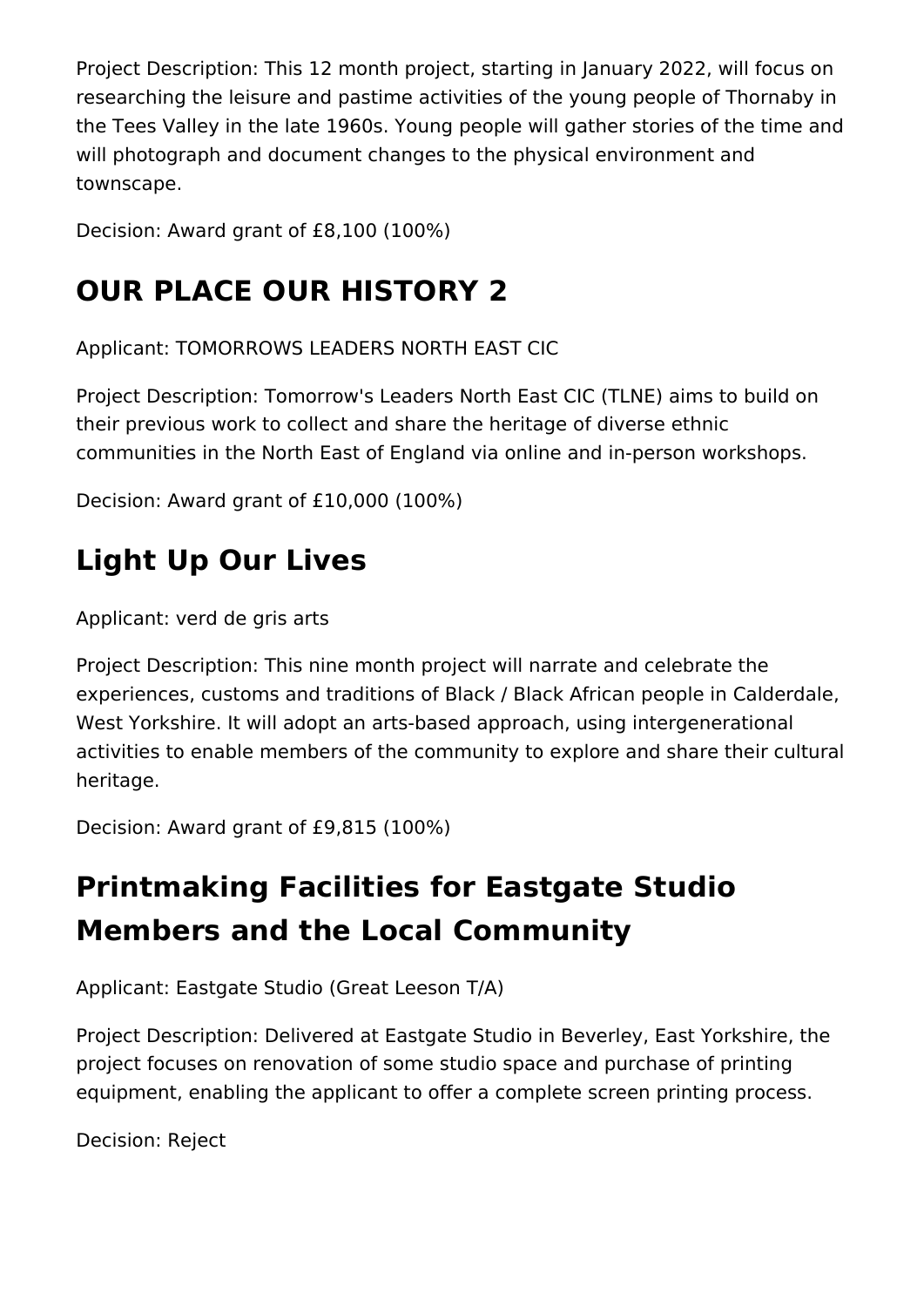# **Quinquennial Renovation**

Applicant: Centre 4 Renewal

Project Description: Centre 4 Renewal (C4R) seeks to undertake a six month long programme of restoration on Christ Church, a former Anglican place of worship in Ellesmere Port, Merseyside.

Decision: Reject

# **St Marys Hutton Magna – Restoration Project**

Applicant: Hutton Magna PCC

Project Description: The application is to repair and restore the outer fabric of the Church of St Mary's, Hutton Magna, North Yorkshire.

Decision: Reject

## **The Soul-Full Village**

Applicant: Rekindle School Ltd

Project Description: Beginning in March 2022, the 12 month project will deliver a series of events in Moss Side, south Manchester. To complement a new supplementary school being launched by the applicant from the University of Manchester.

Decision: Reject

# **Ferries of the Tyne**

Applicant: New Enterprise Studios CIC

Project Description: New Enterprise Studios (NES) will work with partners to enable young people from ethnically diverse backgrounds to explore the history of the River Tyne ferry crossing and share this research more widely.

Decision: Reject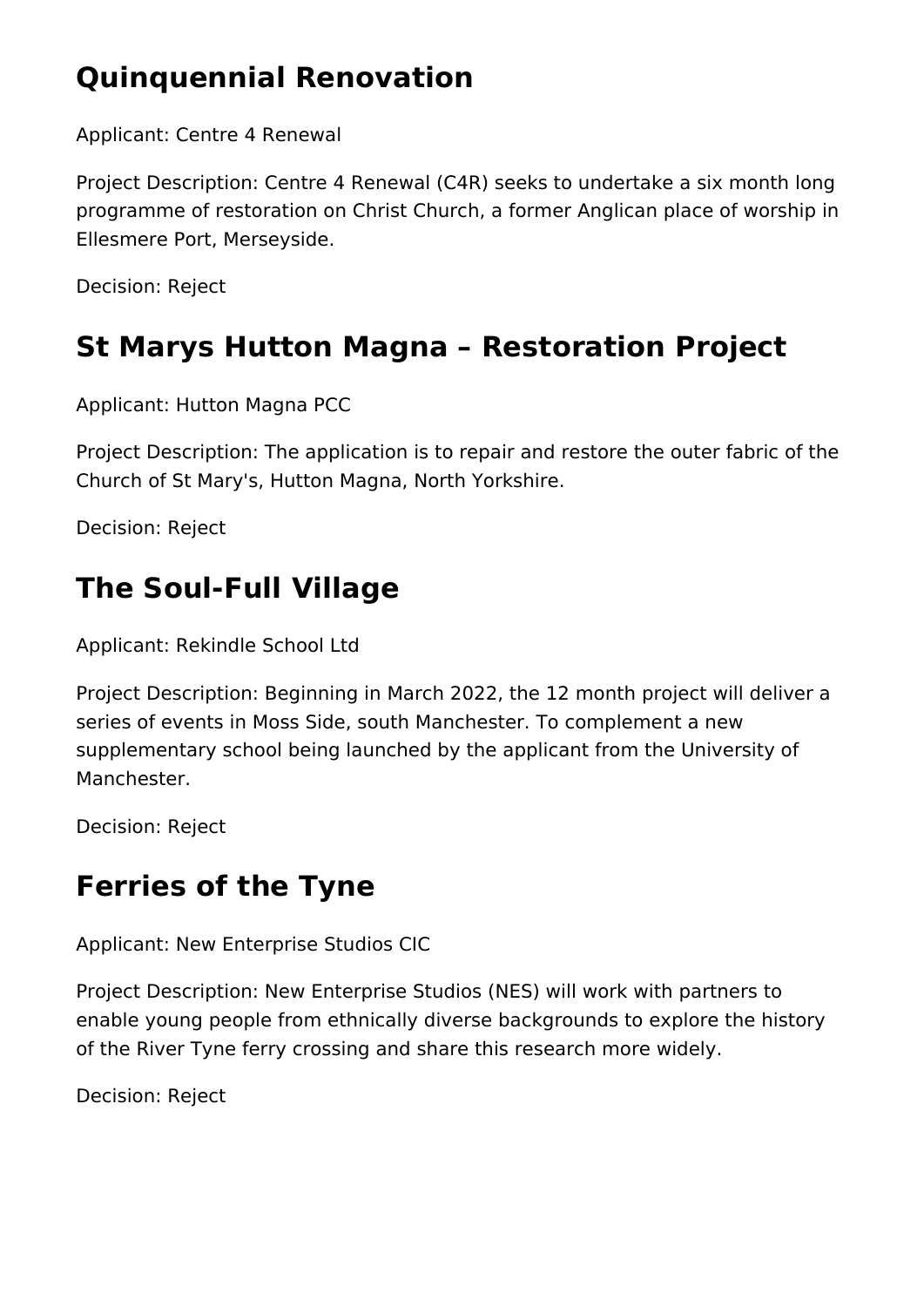# **Boldon Colliery Heritage Group – Memorial Project**

Applicant: BOLDON COLLIERY HERITAGE GROUP

Project Description: This ten month project is focussed on erecting a memorial commemorating local mining heritage along with those who served in the armed forces.

Decision: Reject

## **Walking through History**

Applicant: Streets Ahead for Information

Project Description: Building on previous walks undertaken by the applicant, Streets Ahead for Information (SAI), this one year project aims to involve a wider range of people in the heritage. Residents of Gresham will create walking guides based on the area's heritage for others to use.

Decision: Reject

#### **The Sir Learie Constantine Terrace**

Applicant: Nelson Cricket Club

Project Description: Nelson Cricket Club wish to undertake a three month project, beginning immediately, that will undertake repairs to an 1878 terrace (repair seating, build a rear retaining wall, landscaping). It will be dedicated to the former club player Sir Learie Constantine – the first black overseas professional to play for Nelson and the first black peer in the House of Lords. A memorial plaque will be installed and benches will also be dedicated to other former players of note.

Decision: Reject

#### **The Hawdon**

Applicant: DREAM HERITAGE CIC

Project Description: The 13 month (January 2022 to February 2023) project will refurbish, repair and renovate Hawdon Institute (HI), Selby to sustain community